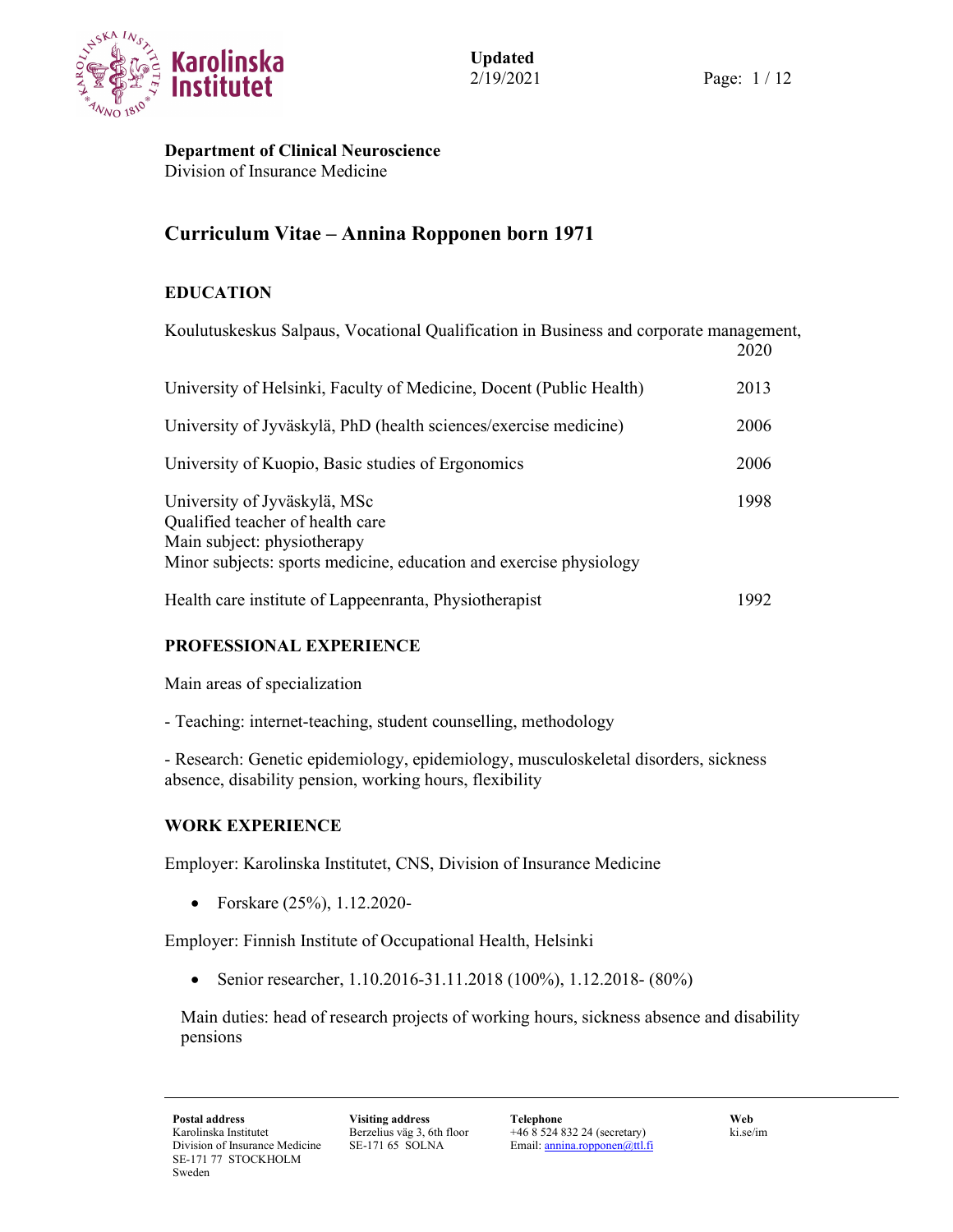

Employer: Karolinska Institutet, CNS, Division of Insurance Medicine

Forskningssamordnare (25%), 1.12.2018-30.11.2020

Employer: Turku School of Economics, University of Turku, Department of Management and Entrepreneurship

• Senior researcher (50% of time),  $1.11.2016 - 28.2.2017$ 

Main duties: project researcher at SWiPE – Smart Work in Platform Economy research project funded by Academy of Finland and Strategic research council

Employer: Finnish Institute of Occupational Health, Helsinki

• Specialized research scientist, 7.1.2013-30.9.2016

Main duties: research of epidemiology, flexibility of working hours and prolonging working careers

Employer: University of Eastern Finland, School of Medicine

• Post doctoral research fellow, 1.1.2008-31.12.2012

Main duties: research of social insurance, ergonomics and (genetic) epidemiology

Employer: Karolinska Insititutet, Department of Clinical Neuroscience, Section of Personal Injury Prevention

Guest researcher, post doc 1.10.2006-30.9.2007 and 1.-30.6.2010

Main duties: research of social medicine, social insurance and (genetic) epidemiology

Employer: University of Eastern Finland (former University of Kuopio), Institute of Biomedicine, Ergonomics

 Associate professor of ergonomics 1.1.2003-31.12.2006 and 1.1.2007-31.12.2011 (on leave of absence for working as guest researcher abroad 1.10.2006-30.9.2007 and for working as post doctoral fellow 1.1.2008-)

Main duties: teaching of ergonomics, student couselling, research of ergonomics

Employer: University of Kuopio, Open University, Centre for training and development

• Part-time teacher of ergonomics from 1.2.2000-4.9.2011

Main duties: teaching basic and subject studies of ergonomics

Employer: University of Jyväskylä, Department of Health Sciences, Twin Spine Study

• Researcher, from 1.2.1999 to 30.8.2003.

Main duties: research for PhD

Employer: University of Jyväskylä, Department of Health Sciences, Twin Spine Study

Research coordinator from 1.2.1997 to 31.1.1999.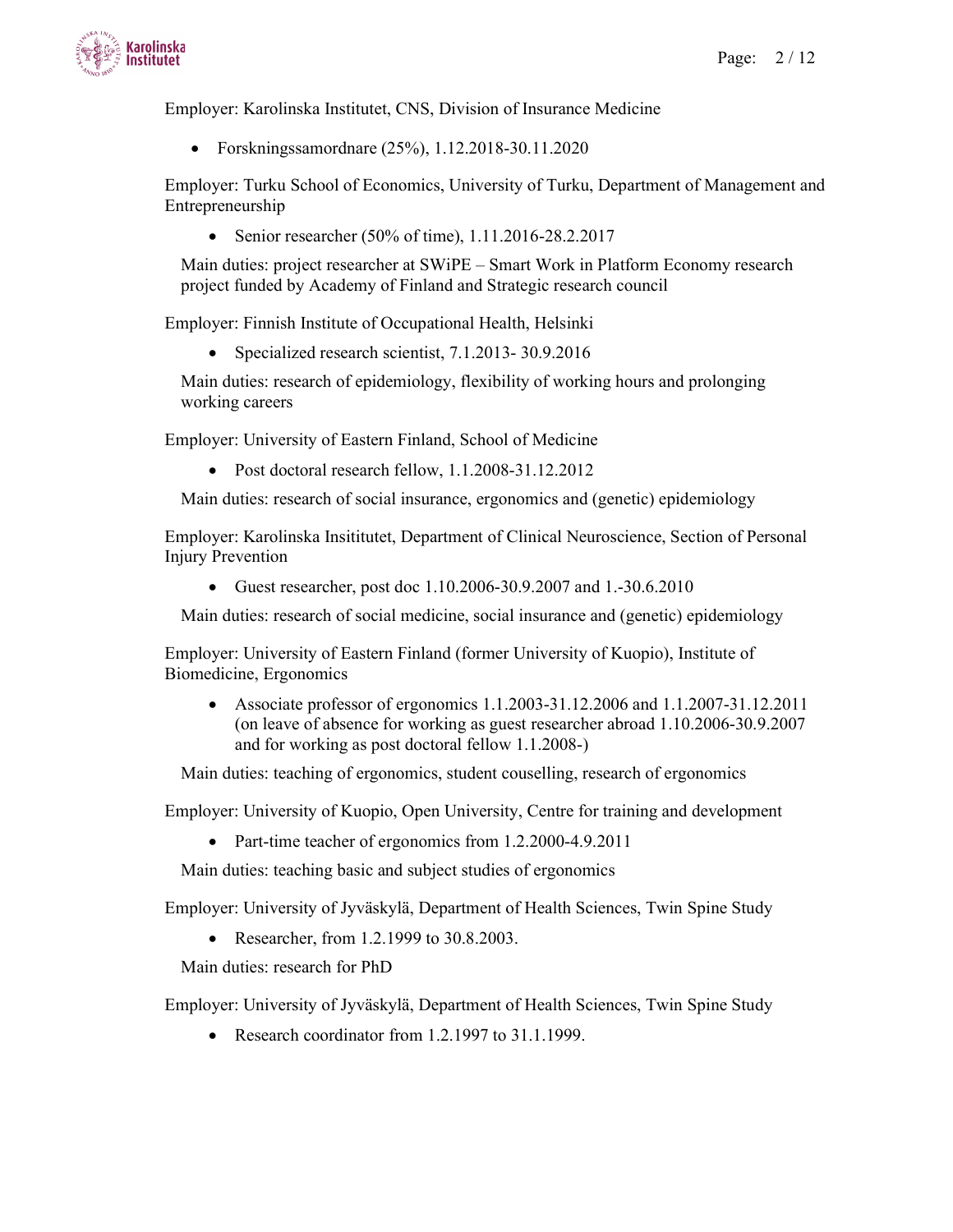

Main duties: Coordinating measurements and data collection of the Twin Spine Study, data entry, collaborating with partners

Employer: University of Jyväskylä, Department of Health Sciences, Exercise and estrogen of postmenopausal women

• Research assistant from  $10.9.1996$  to  $30.10.1997$ .

Employer: Rehabilitation center Herttua, Kerimäki

• Physiotherapist 1.2.-15.6.1993 and 1.1.-31.8.1994.

Employer: Rehabilitation institution Mäkelä, Parikkala

• Physiotherapist from 1.9.1993 to 31.12. 1993.

#### ACKNOWLEDGED PROFESSIONAL SKILLS

Certified European Ergonomist by Centre for registration of European Ergonomists (1.6.2007-31.12.2012, www.eurerg.org)

#### THESES

Ropponen Annina, Academic dissertation: The role of heredity, other constitutional structural and behavioral factors in back function tests. Studies in sport, physical education and health 111. University of Jyväskylä, 2006.

Ropponen Annina, Thesis of advanced studies of sports medicine: Repeatability of life-time exercise reporting, University of Jyväskylä, Department of Health Sciences, 2001.

Oinonen Annina, Master's thesis: Effects of 26 weeks plyometric and dynamic strength training and estrogen replacement therapy on isometric muscle strength of postmenopausal women, University of Jyväskylä, Department of Health Sciences, 1998.

#### RELEVANT SOCIAL ACTIVITIES AND POSITIONS OF TRUST

| Reviewer (on request)         | Twin Research and Human Genetics, 2013-                    |
|-------------------------------|------------------------------------------------------------|
| Reviewer (on request)         | Scandinavian Journal of Work, Environment & Health, 2013-  |
| Reviewer (on request)         | Social Science & Medine, 2013-                             |
| Reviewer (on request)         | Journal of Epidemiology and Community Health, 2012-        |
| Reviewer (on request)         | International Journal of Behavioral Medicine, from 2012    |
| Reviewer (on request)         | BMC Public Health, from 2012-                              |
| Reviewer (on request)         | Journal of Orthopeadic & Sports Physical Therapy, 2006-    |
| Deputy member<br>Board, 2006- | University of Kuopio, Center for Training and Development, |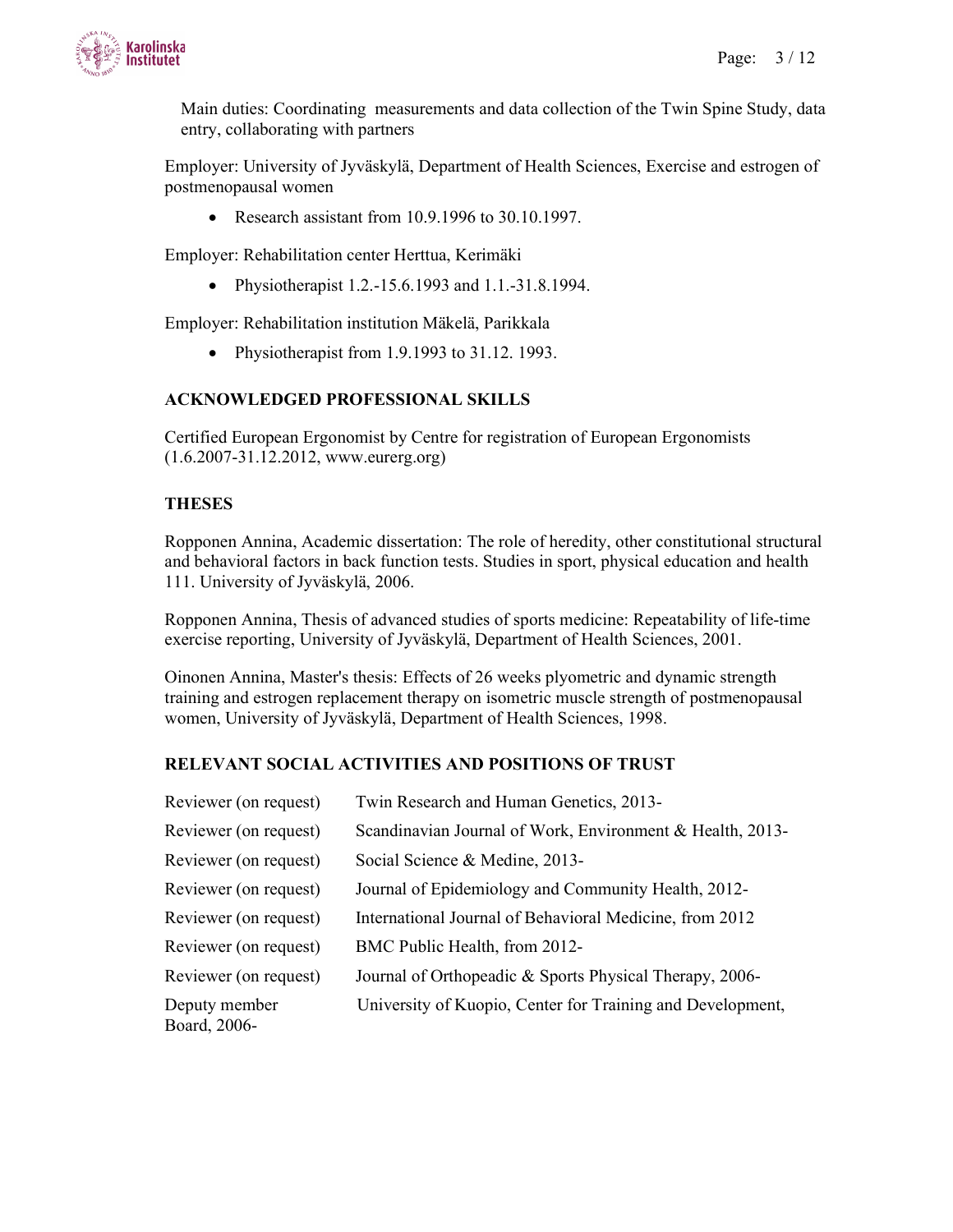

| Chair of the session<br>Hämeenlinna, Finland 24-27 September, 2006. | Nordic Ergonomics Society (NES) 38 <sup>th</sup> Annual Conference.                                                                            |
|---------------------------------------------------------------------|------------------------------------------------------------------------------------------------------------------------------------------------|
| Member<br>Polytechnic, 2004-2006                                    | Advisory Board for Rehabilitation Education, Kuopio                                                                                            |
| Member, secretary<br>Kuopio, Faculty of Medicine, 2003-2006         | Advisory Board for Education in Health Sciences, University of                                                                                 |
| Deputy member<br>Development, 2006-2008                             | Board for University of Kuopio Centre for Training and                                                                                         |
| Associate editor                                                    | Scandinavian Journal of Work, Environment & Health, 2018-                                                                                      |
| Chair of the session                                                | Nordic Ergonomics Society (NES) 38th Annual Conference.<br>Hämeenlinna, Finland 24-27 September, 2006.                                         |
|                                                                     | 22nd International Symposium on Shiftwork and Working Time.<br>Elsinore, Denmark 8-12 June, 2015.                                              |
|                                                                     | WORK2017 - Work and Labour in the Digital Future. Turku,<br>Finland 16-18 August, 2017.                                                        |
|                                                                     | European Public Health Conference. Sustaining resilient and<br>healthy communities, Stockholmsmässan, Stockholm, Sweden, 1-4<br>November 2017. |
|                                                                     | EUMASS Congress, Maastricht, Netherlands, 4.-6.10.2018                                                                                         |
|                                                                     | WORK2019 - Real work in the virtual world. Helsinki, Finland,<br>14.-16.8.2019                                                                 |
|                                                                     | 12th European Public Health Conference. Building bridges for<br>solidarity and public health. Marseille Chanot, Marseille, France,             |

#### THESIS SUPERVISING

Supervised over 20 Master's thesis and several Bachelor's thesis. See http://www.uef.fi/kttravi/gradut (in Finnish)

20 - 23 November, 2019.

Completed PhD-thesis under my supervision:

- Åsa Samuelsson: Risk factors for disability pension: studies of Swedish twin cohort. Karolinska Institutet. 2013.
- Susanna Järvelin-Pasanen: Työajat ja sykevälivaihtelu opetus- ja hoitotyötä tekevillä naisilla. University of Eastern Finland. 2014.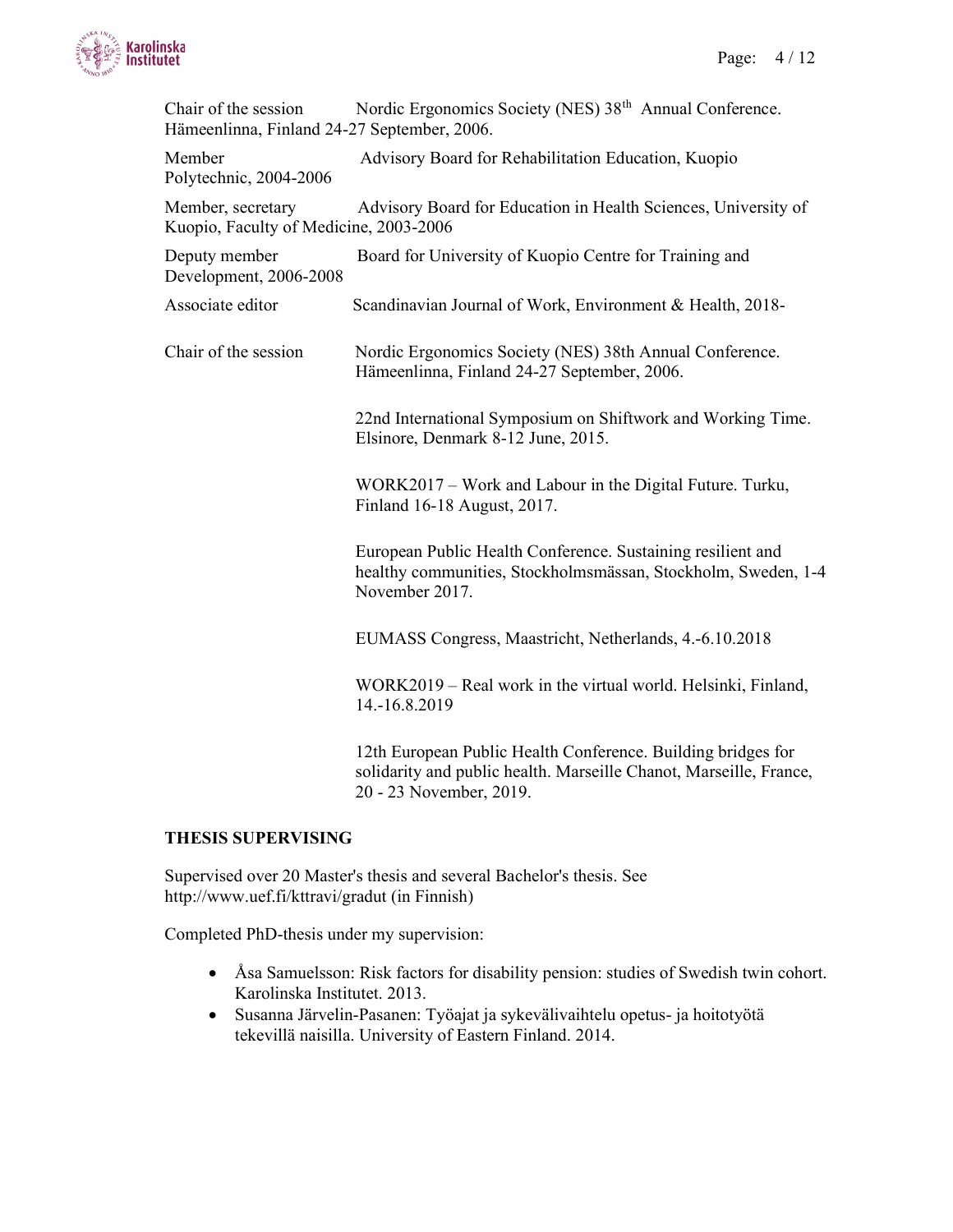

 Sanna Kärkkäinen: Risk factors for disability pension due to musculoskeletal disorders. University of Eastern Finland and University of Helsinki. 2019

#### SCIENTIFIC PEER-REVIEWED PUBLICATIONS: 89

#### Abstracts, reports and book chapters

Narusyte J, Amin R, Ropponen A, Svedberg P. Mental health in childhood and adolescence in association to sickness absence and disability pension. Eur J Public Health. 2019; 29 (Suppl 4): ckz185.698.

Ropponen A, Koskinen A, Puttonen S, Härmä M. Age-group differences in associations of working hour characteristics and short sickness absences. Eur J Public Health. 2019; 29 (Suppl 4): ckz187.115.

Svedberg P, Helgadóttir B, Mather L, Narusyte J, Ropponen A. Do poor health behaviors have an impact on the transition from sick leave to disability pension? Eur J Public Health. 2019; 29, (Suppl 4): ckz185.165.

Ropponen A, Svedberg P. Risk factors of disability pensions – what will twin studies from Finland and Sweden add? Eur J Public Health. 2019; 29 (Suppl 4): ckz185.697.

Mather L, Narusyte J, Ropponen A, Bergström G, Blom V, Svedberg P. Adverse outcomes of sick leave due to mental disorders: prospective studies of discordant twin pairs. Eur J Public Health. 2019; 29 (Suppl 4): ckz185.700.

Kärkkäinen S, Silventoinen K, Svedberg P, Ropponen A. Stressful life events and disability pension due to musculoskeletal diagnoses: a Finnish twin study. EUR J PUBLIC HEALTH 2017; 27: (suppl\_3): ckx187.371.

Ropponen A, Härmä M, Sallinen M. Well-being and time use in expert work. Eur J Public Health 2017; 27: (suppl 3): ckx186.338.

Ropponen A, Narusyte J, Mather L, Mittendorfer-Rutz E, Åkerstedt T, Svedberg P. Night work as a risk factor for future disability pension due to mental diagnoses. Eur J Public Health 2017; 27: (suppl\_3): ckx187.171.

Piirtola M, Kaprio J, Svedberg P, Silventoinen K, Ropponen A. Kehon painoindeksin ja sen muutoksen yhteys istumiseen käytettyyn aikaan 35 vuoden seurannassa suomalaisilla aikuisilla kaksosilla. Liikuntatieteen päivät 30.8.-1.9.2017, Jyväskylä, Suomi. Liikunta & Tiede 2017:54(4):101.

Kärkkäinen S, Svedberg P, Narusyte J, Mather L, Åkerstedt T, Silventoinen K, Mittendorfer-Rutz E, Ropponen A. Night work and disability pensions due to musculoskeletal diagnoses. Eur J Public Health 2016; 26 (suppl 1): ckw165.072

Narusyte J, Ropponen A, Svedberg P. Trajectories of adolescent anxiety and depressive symptoms prior to work incapacity in adulthood Eur J Public Health 2016; 26 (suppl 1): ckw167.087.

Svedberg P, Ropponen A, Narusyte J. Depression in late adolescence and the risk of future work disability. Eur J Public Health 2016; 26 (suppl 1): ckw164.087.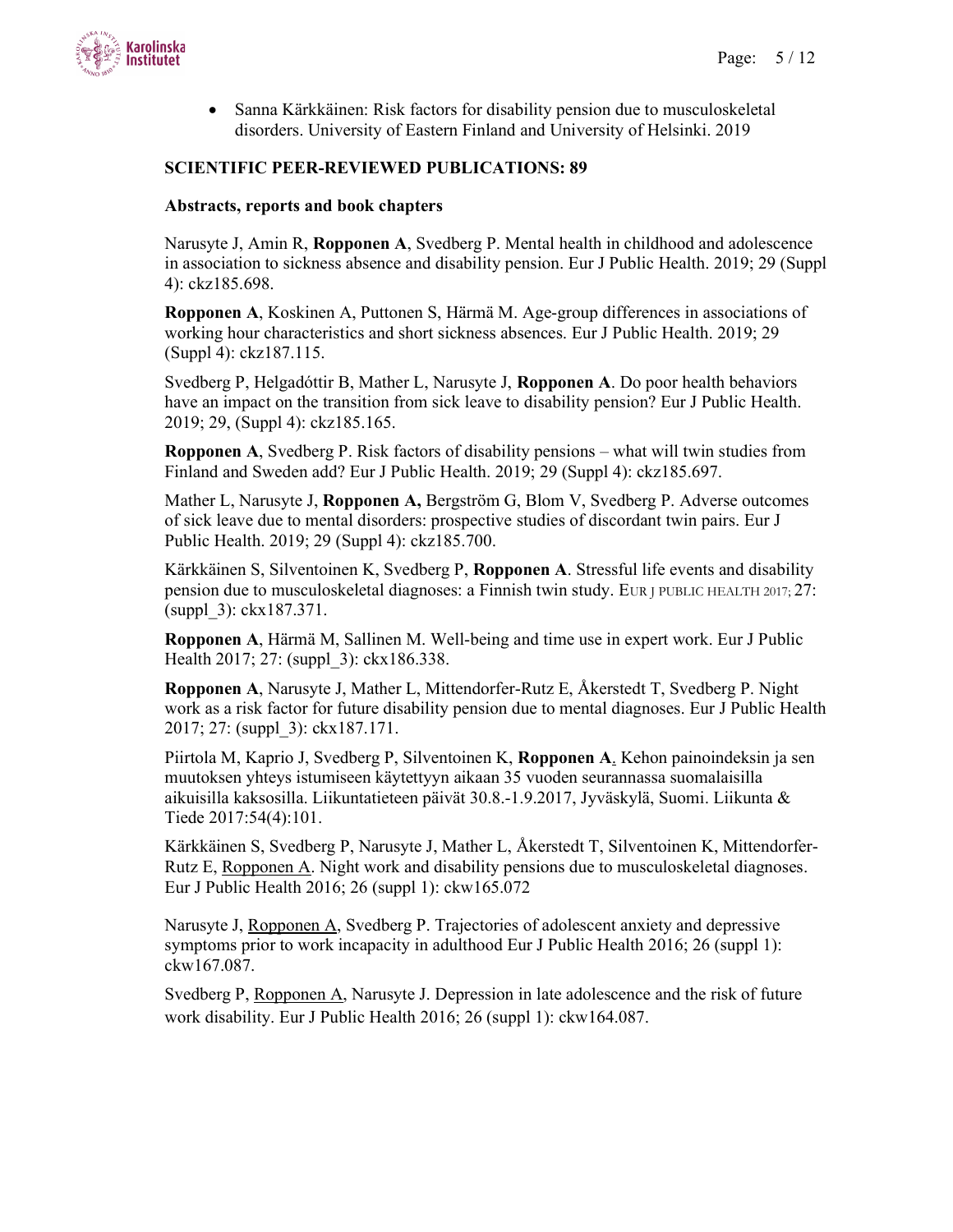

Ropponen A, Narusyte J, Mather L, Åkerstedt T, Mittendorfer-Rutz E, Svedberg P. Night work as a risk factor for disability pension due to cardiovascular diagnoses: a prospective twin cohort study accounting for genetics and shared family environmental factors. Eur J Public Health 2016; 26 (Suppl. 1): ckw166.082.

Ropponen A, Koskinen A, Puttonen S, Härmä M. Objectively assessed exposure to shift work characteristics in relation to sickness absence: a registry study of nurses with follow-up from 2008 to 2013. 25th EPICOH Conference: Epidemiology in Occupation Health Conference - "Occupational Health, Think Globally, Act Locally". Barcelona, Spain. 4-7 September, 2016

Piirtola M, Kaprio J, Silventoinen K, Svedberg P, Korhonen T, Ropponen A. Association between smoking status and leisure-time physical inactivity - a study among Finnish twins over a 35-year follow-up 8th Nordic Health Promotion Research Conference (NHPRC), Jyväskylä, Finland, 20-22 June, 2016.

Piirtola M, Kaprio J, Silventoinen K, Heikkilä K, Koskenvuo M, Svedberg P, Kujala UM, Ropponen A. Association between education and leisure-time physical inactivity in Finnish twins over 35 years. Abstract for the 8th European Public Health (EPH) Conference, Milan, Italy, 14-17 October, 2015.

Piirtola M, Kaprio J, Waller K, Heikkilä K, Koskenvuo M, Svedberg P, Silventoinen K, Kujala UM, Ropponen A. The association of physical inactivity and body mass index in the Finnish twin pairs discordant for their leisure-time physical activity during a 35-year followup. Behavior Genetics Association (BGA) Annual Meeting, San Diego, USA 16.-20.6.2015.

Ahola K, Aminoff M, Hannonen H, Hopsu L, Härmä M, Kandolin I, Leppänen A, Pehkonen I, Ropponen A, Sallinen M. Työkuormituksen arviointimenetelmä TIKKA. Työterveyslaitos. 2015.

Larsen AD, Albrecht S, Hansen J, Hansen ÅM, Harris A, Hjarsbech PU, Härmä M, Järnefelt H, Karhula K, Kecklund G, Kolstad HA, Leineweber C, Lie JAS, Lowden A, Matre D, Moller SV, Puttonen S, Pylkkönen M, Ropponen A, Sallinen M, Sihvola M, Specht IO, Tucker P, Vanttola P, Vedaa O, Vistisen HT, Waage S, Garde AH. Working hours and health – 2014. Coordination of research on working hours and health in the Nordic countries – Future perspectives 2014. TemaNord 2015:543. Nordic Council of Ministers. 2015.

Karhula K, Härmä M, Ropponen A, Hakola T, Pylkkönen M, Sallinen M, Puttonen S. Sleep and satisfaction in different fast forward rotating shift systems: industrial employees prefer 12-hour shift. The 22nd International Symposium on Shiftwork and Working Time. Elsinore, Denmark June 8-12, 2015.

Puttonen S, Karhula K, Pylkkönen M, Ropponen A, Hakola T, Sallinen M, Härmä M. 12-h shifts and age – effects on sleep, wakefulness and recovery from work. The 22nd International Symposium on Shiftwork and Working Time. Elsinore, Denmark June 8-12, 2015.

Ropponen A, Vanttola P, Koskinen A, Hakola T, Puttonen S, Härmä M. Effects of a change in collective agreement –based rules of working hours for shift ergonomics among nurses – a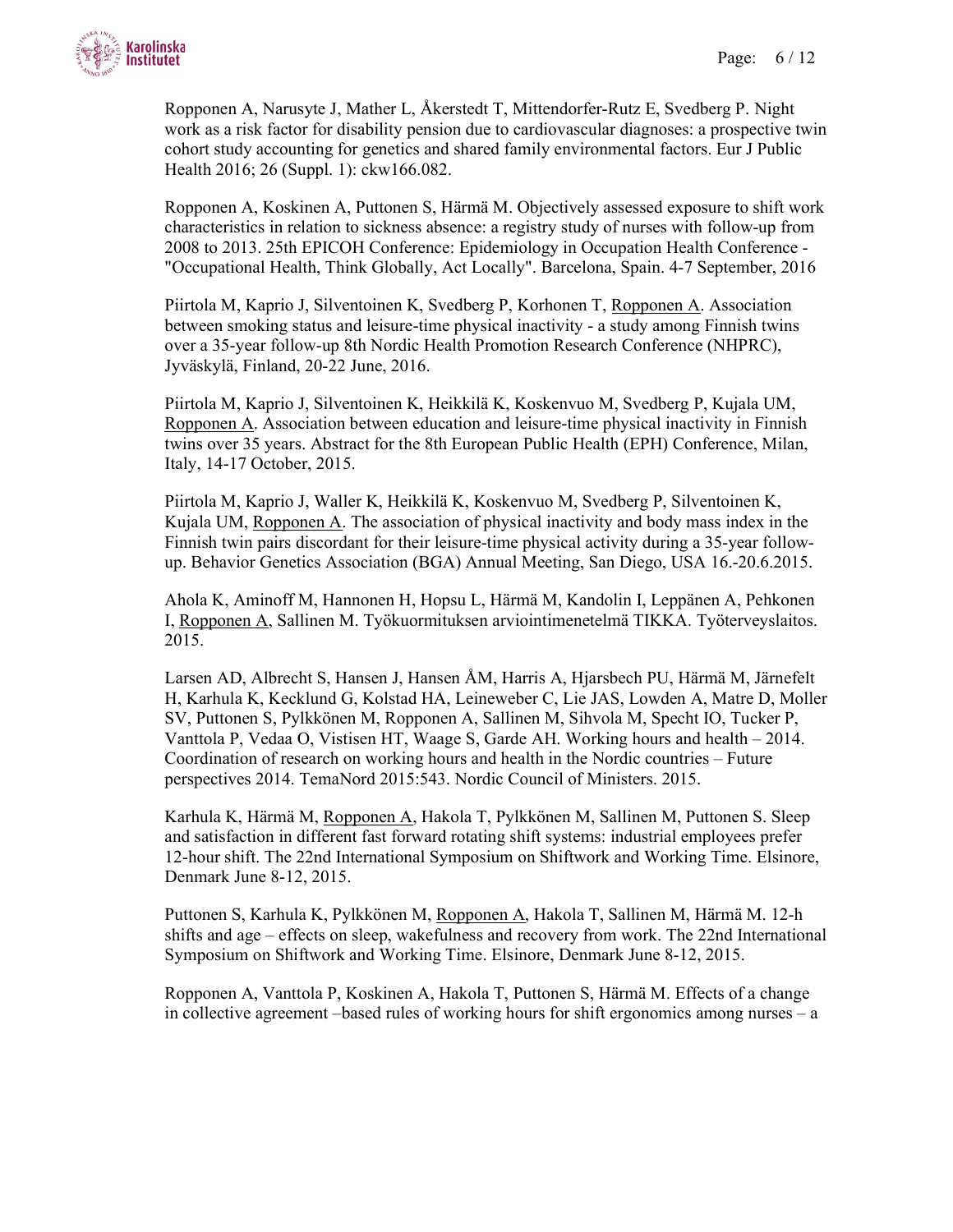

controlled intervention study. The 22nd International Symposium on Shiftwork and Working Time. Elsinore, Denmark June 8-12, 2015.

Narusyte J, Ropponen A, Alexanderson K, Svedberg P. Externalizing behavior problems in adolescence and sickness absence in adulthood. 15th International Congress on Twin Studies and the 3rd World Congress on Twin Pregnancy. Budapest, Hungary, November 16-19, 2014.

Svedberg P, Ropponen A. Effects of health behaviors on disability pension due to musculoskeletal diagnoses: a Swedish twin study. EUMASS, September 11-13, 2014, Stockholm, Sweden. P258-9. Available at: http://www.eumassstockholm.com/app/Data/ProjectImages/3477/Abstract\_Bok\_v03.pdf

Härmä M, Vanttola P, Ropponen A, Koskinen A, Hakola T, Kalakoski V, Puttonen S, Sallinen M, Nätti J, Salo P, Pentti J, Oksanen T, Vahtera J, Kivimäki M. Työaikojen kehittäminen kunta-alalla. Tietoa Työstä. Työterveyslaitos, Helsinki. 2014. Available at: http://www.tsr.fi/c/document\_library/get\_file?folderId=13109&name=DLFE-10657.pdf

Alexanderson K, Björkenstam E, Kjeldgård L, Narusyte J, Ropponen A, Svedberg P. Barnafödande, sjuklighet och sjukfrånvaro: en studie av tvillingsystrar. Sektionen för försäkringsmedicin, Institutionen för klinisk neurovetenskap, Karolinska Institutet, Stockholm. 2013. Available at: http://ki.se/content/1/c6/17/02/63/barnaf.pdf

Ropponen A, Svedberg P, Huunan-Seppälä A, Koskenvuo K, Koskenvuo M, Alexanderson K, Silventoinen K, Kaprio J. Personality traits and life dissatisfaction as risk factors for disability pension due to low back diagnoses: a 30-year longitudinal cohort study of Finnish twins. Twin Res. 2012; 15: 233.

Samuelsson  $\ddot{A}$ , Ropponen  $\underline{A}$ , Alexanderson K, Svedberg P. Psychosocial working conditions and risk of disability pension due to mental diagnoses: a prospective twin cohort study. Twin Res. 2012; 15: 235.

Svedberg P, Narusyte J, Alexanderson K, Ropponen A. A prospective cohort study of stability and change in health behaviours as risk factors for disability pension due to musculoskeletal diagnosis among Swedish twins. Twin Res. 2012; 15: 242.

Samuelsson Å, Alexanderson K, Ropponen A, Svedberg P. Incidence of disability pension and associations with sociodemographic factors in Swedish twin cohort. Eur J Public Health. 2011; 21: Suppl 1: 47.

Ropponen A. Co-twin control studies for investigation of risk factors for disability pension. Eur J Public Health. 2011; 21: Suppl 1: 173.

Ropponen A, Svedberg P, Alexanderson K, Huunan-Seppälä A, Koskenvuo K, Koskenvuo M, Silventoinen K, Kaprio J. Effects of work-related factors on risk of disability pension due to low back diagnoses: a 30-year longitudinal study of Finnish twins. Eur J Public Health. 2011; 21: Suppl 1: 189.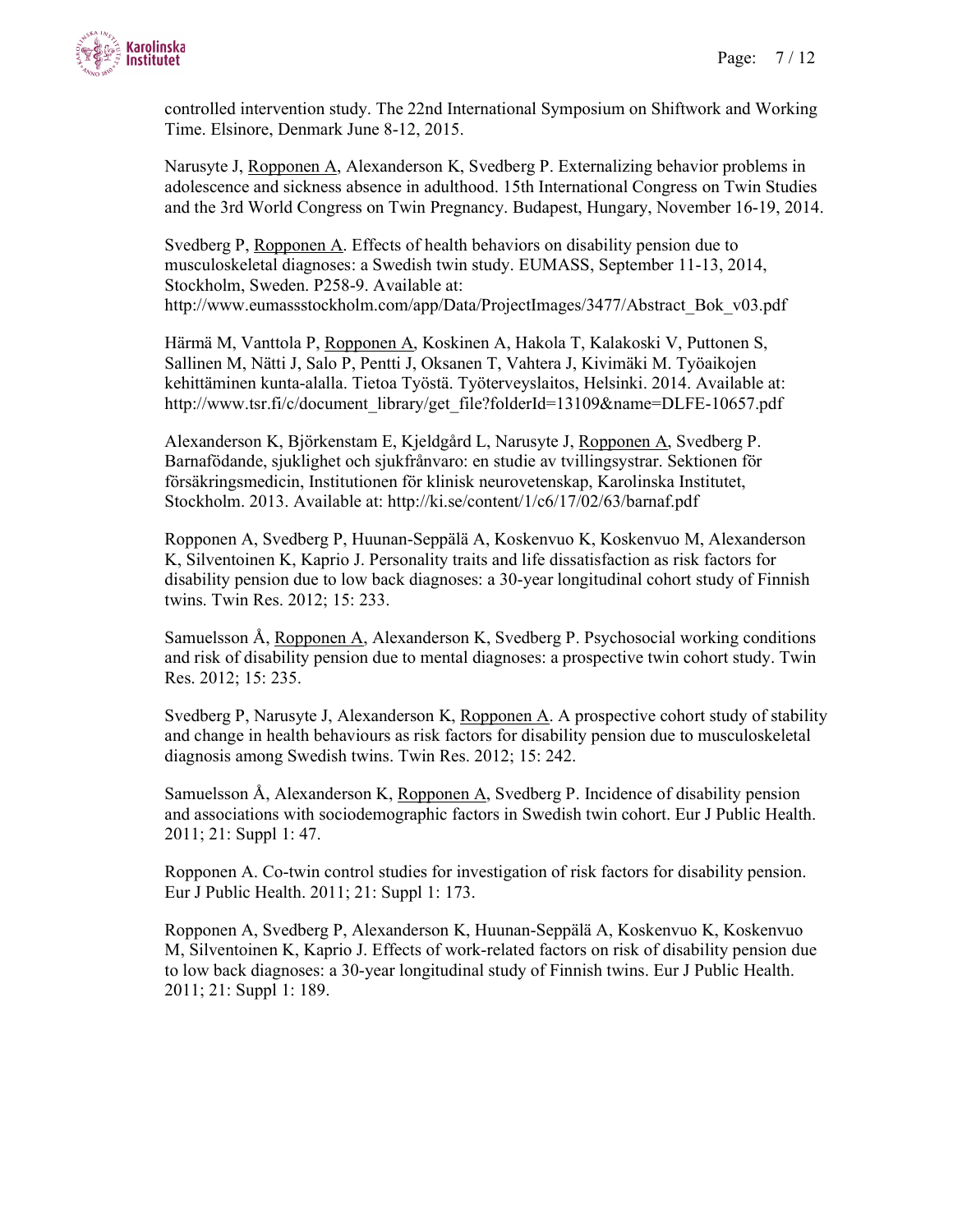

Svedberg P, Narusyte J, Ropponen A, Alexanderson K. Genetic and environmental influences on sickness absence: findings from a Swedish twin cohort. Eur J Public Health. 2011; 21: Suppl 1: 197.

Svedberg P, Narusyte J, Samuelsson Å, Ropponen A, Lichtenstein P, Alexanderson A. Delrapport 8 i projekt om kvinnors och mäns sjukfrånvaro Betydelsen av arv och miljö för sjukskrivning och sjukersättning bland kvinnor och män i en kohort av svenska tvillingar. Sektionen för försäkringsmedicin. Institutionen för klinisk neurovetenskap. Karolinska Institutet. 2011.

Narusyte J, Ropponen A, Silventoinen K, Alexanderson K, Kaprio J, Svedberg P. Liability to disability pension due to psychiatric diagnoses: a discrete time survival analysis of Swedish twins. Symposium of the Nordic Association of Psychiatric Epidemiology (NAPE). 13th International congress of the IFPE, Kaohsiung Taiwan 2011.

Svedberg P, Alexanderson K, Ropponen A, Silventoinen K, Narusyte J. Genetic and environmental liability to disability pension due to psychiatric diagnoses: a prospective study of Swedish twins. Symposium, The 5th Nordic Meeting in Epidemiology and Register-based Health Research (NordicEpi), Reykjavik, Iceland 15-16 June, 2011.

Pietikäinen S, Silventoinen K, Svedberg P, Alexanderson K, Huunan-Seppälä A, Koskenvuo K, Koskenvuo M, Kaprio J, Ropponen A. Health related and sociodemographic risk factors for disability pension due to low back disorders: a 30 year prospective Finnish twin cohort study. Eur J Public Health. 2010; 20: Suppl 1: 282.

Samuelsson Å, Svedberg P, Ropponen A, Alexanderson K. Occurrence and characteristics of disability pensioners - a prospective cohort study of 56 000 twins followed for 14 years. Eur J Public Health. 2009; 19: Suppl 1: 103.

Svedberg P, Ropponen A, Alexanderson K. Validity of self-reported data on long-term sickness absence and disability pension in a Swedish twin cohort. Eur J Public Health. 2009; 19: Suppl 1: 179.

Ropponen A, Smolander J, Louhevaara V. Systematic review for assessing job demands and physical work capacity in safety jobs. In: (Kumashiro M. ed) Promotion of work ability towards productive aging. Taylor & Francis Group, London 2009, ss. 19-23.

Järvelin S, Tiainen S, Ropponen A, Louhevaara V. What individual-level factors at work and leisure-time predict sleep-time recovery of autonomic nervous system. 40th Annual Conference of the Nordic Ergonomics Society. 2008. Reykjavik, Iceland.

Ropponen A, Smolander J, Louhevaara V. Systematic review for assessing job demands and physical work capacity in safety jobs. Proceedings of the 3rd International Symposium on Work Ability. 2007. Hanoi, Vietnam.

Ropponen A. Hops ja portfolio ergonomian opinnoissa – tukea jatkuvaan arviointiin. Teoksessa: Ansela M, Haapaniemi T, Jäntti J. (toim.) Laatunäkökulmia yliopisto-opiskelijan hopsiin. Oppimiskeskus. Kuopion yliopisto. 2006.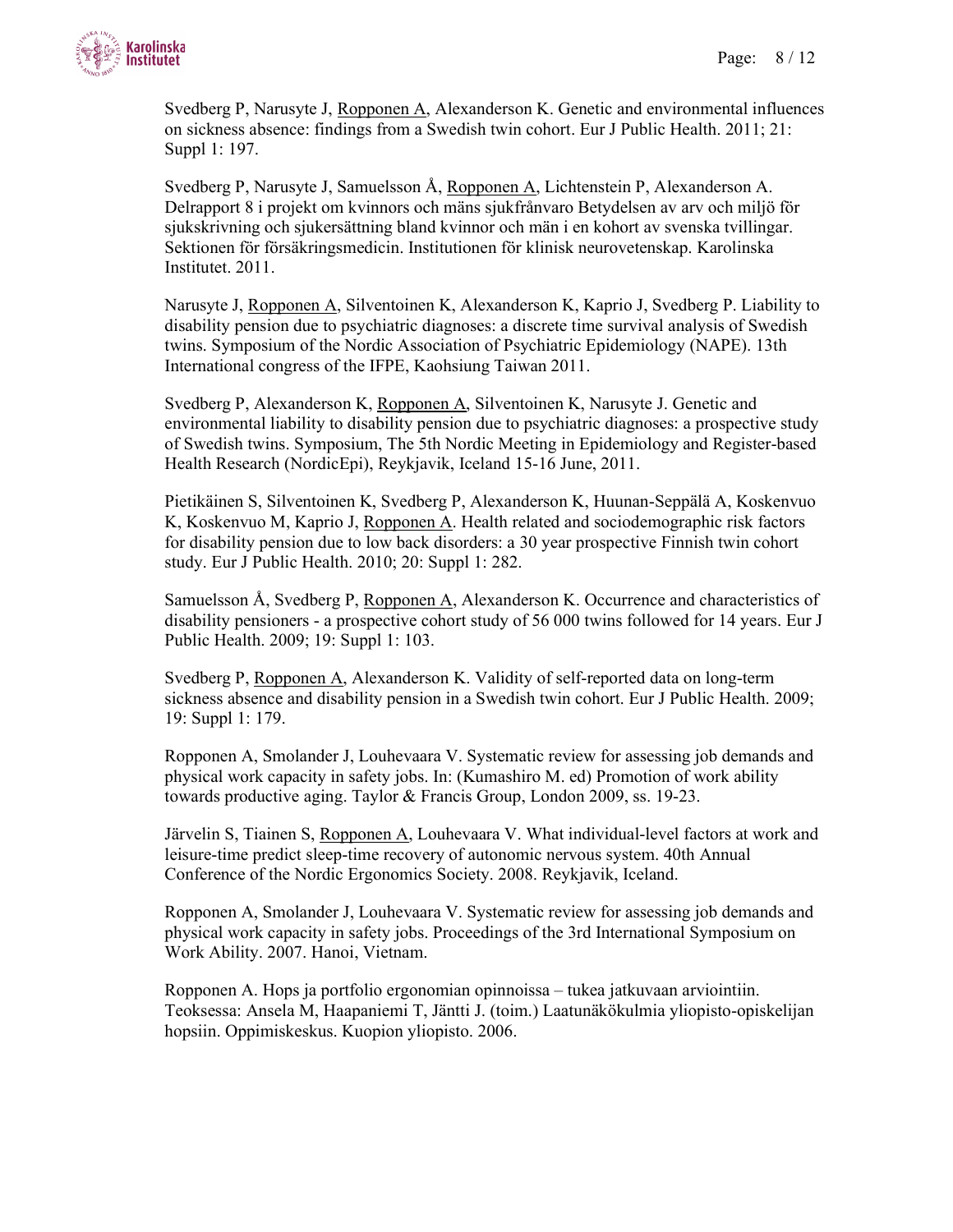

Ropponen A, Tiainen S, Louhevaara V. Evaluation of the university action program for improving ergonomics of VDU work stations: ERGGI project. Nordic Ergonomics Society (NES) 38th Annual Conference. 2006. Hämeenlinna, Finland.

Ropponen A, Louhevaara V. Learning experiences and satisfaction with the internet study program "Basics of ergonomics and workplace health promotion Ergonetti". Nordic Ergonomics Society (NES) 38<sup>th</sup> Annual Conference. 2006. Hämeenlinna, Finland.

Ropponen A, Louhevaara V. Consequences of the Bologna process The new curriculum of MSc ergonomics in Finland. Nordic Ergonomics Society (NES) 38th Annual Conference. 2006. Hämeenlinna, Finland.

Louhevaara V, Smolander J, Ropponen A. Worker selection for physically demanding safety jobs. Book chapter. Marras WS, Karwowski W. (edit) 2006. 2 nd edition. The Occupational Ergonomics Handbook. Interventions, controls and applications in occupational ergonomics. Taylor & Francis.

Louhevaara V, Ropponen A. Ageing requires changes in physical workload.  $37<sup>th</sup>$  Annual Conference of the Nordic Ergonomics Society. 2005. Oslo, Norway.

Louhevaara V, Ropponen A, Smolander J. Worker screening for physically demanding safety jobs. 18th Asian Conference on Occupational and Environmental Health. Wellington, New Zealand.

Louhevaara V, Ropponen A. Physical capacity and job demands of older workers. 18th Asian Conference on Occupational and Environmental Health. 2005. Wellington, New Zealand 11.- 13.5.2005.

Louhevaara V, Saaranen T, Ritvanen U, Toivanen H, Pääkkönen A, Ropponen A. Ergonetti – university-level studies of basic ergonomics through the internet. Ergonomics in the digital age. 2003. Seoul, Korea.

Ropponen A, Levälahti E, Videman T, Battié MC. Correlation of back function tests and the cross-sectional area of paraspinal muscles at L2-L5 levels. The International XVII Puijo Symposium. 2003. Kuopio, Finland.

Ropponen A, Levälahti E, Kaprio J, Videman T, Battié MC. Perimän, liikunnan harrastamisen ja muiden ympäristötekijöiden vaikutus isokineettiseen ja psykofyysiseen nostovoimaan ja selän staattiseen kestävyyteen. XI Liikuntalääketieteen päivät. 2002. Helsinki, Suomi.

Ropponen A, Levälahti E, Videman T, Battié MC. The role of heredity and environment on three back muscle function tests. International Sports Medicine Conference. 2001. Dublin, Ireland.

Ropponen A, Levälahti E, Simonen R, Videman T, Battié MC. Elämänaikaisen liikunnan harrastamisen raportoinnin luotettavuus. IX Liikuntalääketieteen päivät. 2000. Helsinki, Suomi.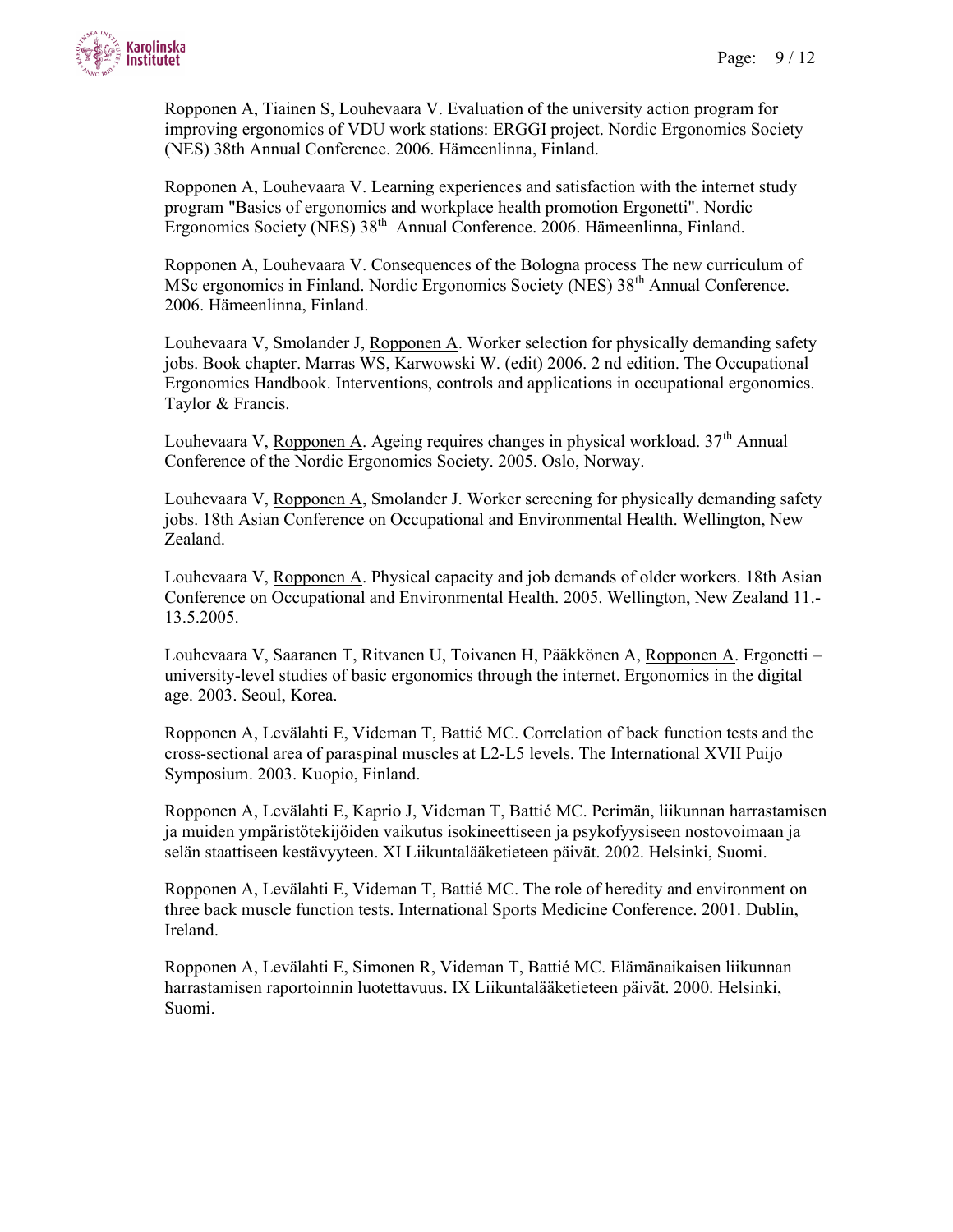

Oinonen A, Levälahti E, Simonen R, Videman T, Battié MC: Repeatability of life-time exercise data. 4<sup>th</sup> Annual Congress of the European College of Sport Science. 1999. Rome, Italy.

Oinonen A, Sipilä S, Taaffe D, Suominen H: Effects of 26 weeks of plyometric strength training and estrogen replacement therapy on knee extension force in postmenopausal women. International conference on weightlifting and strength training. 1998. Lahti, Finland

# RELEVANT PERSONAL EDUCATION

- Social epidemiology of work and health, 2 credits, 2012
- Statistical analysis of time to event data, 1 credit, 2012
- Expertise in internet teaching, 15 credits, 2007
- Teacher as a developer of the quality in the internet courses, 2 credits, 2006
- Practice course for twin research methodology, 1 credit, 2006
- Quality viewpoints to personal study plan of university student, 4 credits, 2006
- Personal study plan of university student and counselling, 2 credits, 2005
- Effective e-Moderating internet course, 2,5 credits, 2003
- First International NIVA Course on Occupational ergonomics: Work-related Musculoskeletal Disorders of the Upper Limbs and Back, 1 credit, 1999

### TEACHING AND LECTURES

University of Eastern Finland

- Introduction to quantitative methods of health sciences internet course, 5 credits, course director and internet tutor, 2004-2012
- Introduction to subject studies of ergonomics, 1 credit, course director and lecturer, 2004-2007
- Seminar of subject studies in ergonomics, 5 credits, lecturer, 2003-2007
- Work physiology, 3 credits, course director and lecturer, 2005-2007
- Labor protection justice, 1 credit, examiner, 2003-2006
- Shift work and sleep, 1 credit, examiner, 2004-2006
- Development to expertise in ergonomics, 5 credits, course director, 2005-2007
- Journal club of ergonomics internet course, 5 credits, course director, 2005-2007
- Thesis seminar of ergonomics, 7 credits, lecturer and supervisor, 2003-2007
- Basics in Ergonomics, 4 credits, course director and lecturer, 2003-2004
- Basics in ergonomics-internet course, 4 credits, course director and internet tutor, 2005-2007

University of Tampere and Technical university of Tampere

- Ergonomics and me internet course, 4 credits, course director and internet tutor, 2004- 2007
- Physical ergonomics, 8 hours, Institute of Occupational Safety Engineering, lecturer, 2004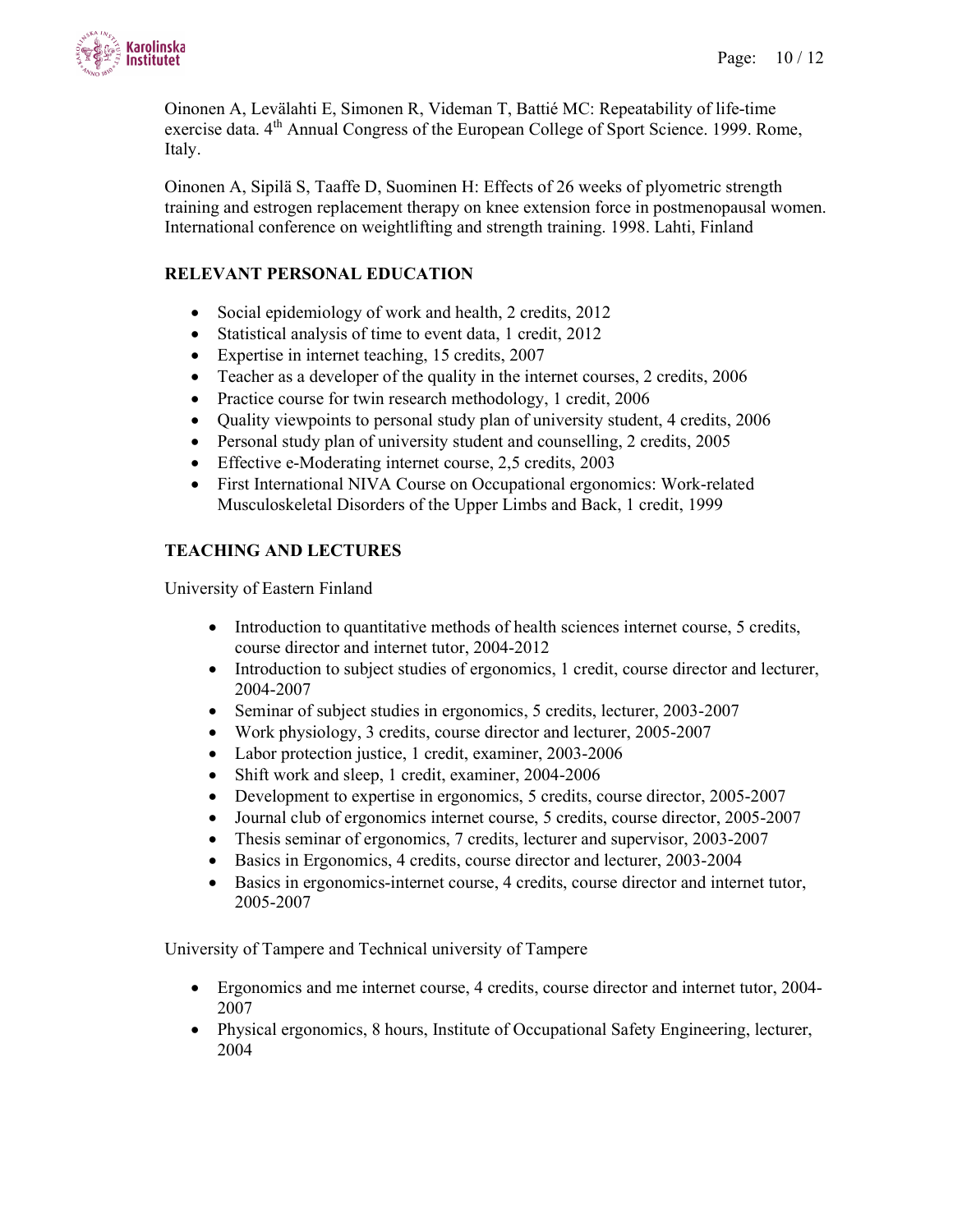

 Human system and physical capacity, 4 credits, Open university, Institute for extension studies, basic studies of public health, course director, 2001 and 2002

Other institutes and Universities

- Current in Ergonomics, 4 hours, Satakunta University of applied sciences, Continuing education centre, Physiotherapy and health care, lecturer, 2003
- Methods of information retrieval, 1 credit, Jyväskylä University of applied sciences, Social Services, and Health, Continuing education centre, Physiotherapy, lecturer, 2000

Invited lectures

 Upper extremities and ergonomics, Autumn days of the Finnish Organization of the Orthopaedic Manual Therapy and the Physicians Organization of Manual Medicine in Finland, 21.-22.11.2008

### **GRANTS**

Grants as PI:

- Academy of Finland, DIGIHUM-programme, Project title: Utilizing digital data to measure working conditions in health care, research project funding, 240 000€, 2020- 2022
- Forte, Challenges of working life-call, research project funding, 4 700 000 SEK, 2019-2022
- The Finnish Work Environment Fund, research project funding, 140 000€, 2019-2021
- The Finnish Work Environment Fund, research project funding, 2016-2017
- Ministry of Education and Culture, research project funding, 2013-2015
- Juho Vainio Foundation, personal post doctoral research grant, 2013
- The Finnish Work Environment Fund, funding for research project, 2008-2009
- Academy of Finland, Postdoctoral Researcher's project, 2008-2010
- Finnish Cultural Foundation, personal grant for academic dissertation, 2003
- Foundation of Orion Corporation, personal grant for academic dissertation, 2002
- Urheiluopistosäätiö, personal grant for academic dissertation, 2001-2002
- Ministry of Education, personal grant for academic dissertation, 1999-2001

Grants as co-investigator:

- The Finnish Work Environment Fund, principal investigator (PI) Tomi Kanerva, research project grant, 90 000€, 2019-2021
- AFA Försäkring, PI Pia Svedberg, research grant, 4 506 000 SEK, 2016-2019
- Vetenskaprådet, PI Pia Svedberg, research grant, 2 100 000 SEK, 2016-2019
- Academy of Finland and Strategic research council, principal investigator (PI) Anne Kovalainen, 2016-2019
- AFA Försäkring, PI Ellenor Mittendorfer-Rutz, 3,900,000 SEK, 2016–2018
- NordForsk, PI Mikko Härmä, funding for research project, 2015-2020